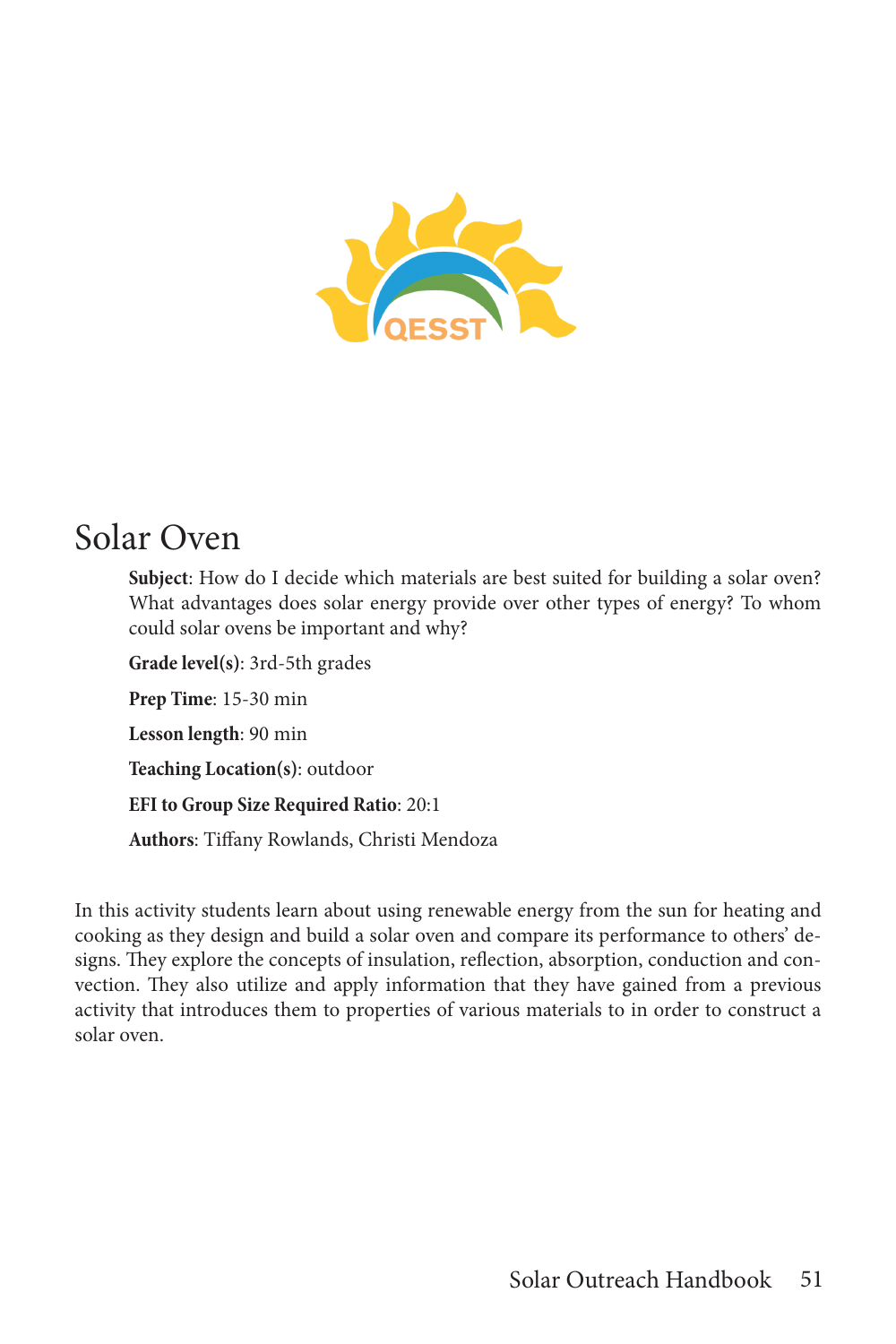## **Objectives**

- Ӻ *The students will conduct an experiment to investigate how color influences the temperature of an object.*
- Ӻ *The students will investigate how various materials influence the temperature of an object.*
- Ӻ *The students will utilize and apply the engineering design process using the information they have gained about properties of various materials to construct a solar oven.*

## Instructor Content Background Information

A detailed explanation of how to construct an example solar oven can be found at

http://www.backwoodshome.com/articles/radabaugh30.html

## Materials

Part 1:

Each group will need 5 cans of the same color Plastic wrap Construction paper Felt Aluminum foil Temperature guns (1 per group) Student Data Sheets 1 and 2 Large white boards or chart paper Dry erase markers of regular markers

Part 2:

Pizza boxes or other cardboard boxes Paint stirrers Plastic wrap Felt (various colors) Aluminum foil Wax paper Cellophane (various colors) Plastic garbage bags (black and white) Construction Paper (various colors) Cotton batting Various kinds of tape (masking, duct, electrical) Scissors Temperature guns Large marshmallows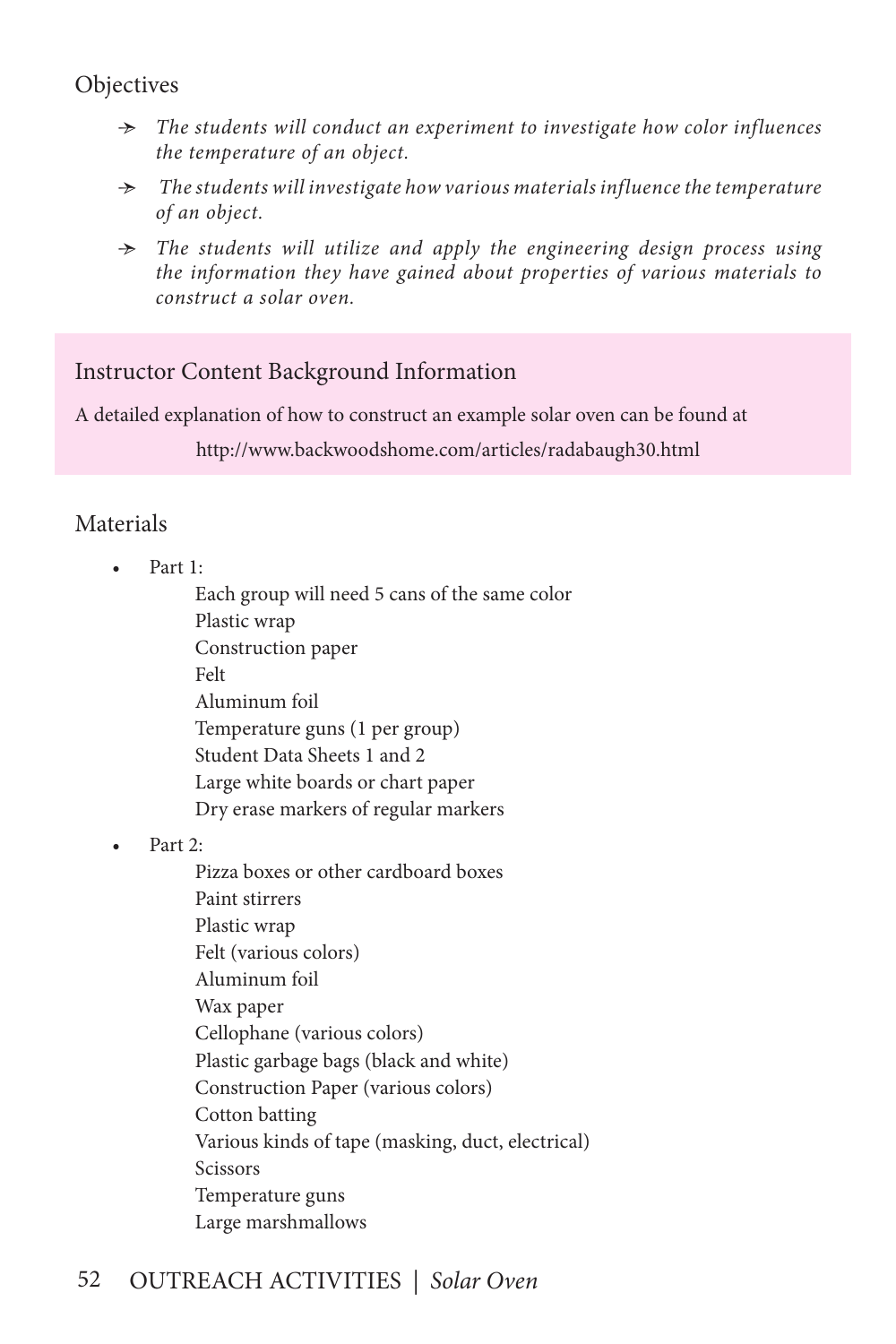#### Word Bank

| Reflection  | Refraction  |  | Absorption  |  | Insulator |  | Emissivity         |         |
|-------------|-------------|--|-------------|--|-----------|--|--------------------|---------|
| Conductor   | Transparent |  | Translucent |  | Opaque    |  | Heat               | Thermal |
| Temperature |             |  | Constraint  |  | Variable  |  | Renewable resource |         |

#### **Instructions**

#### Introdution (30 mins)

Use your introduction to spark ideas and connections, stimulate wonderment and excitement. Propose the following scenario to the students:

*Pretend we are going on a fieldtrip on a hot sunny day and we are going to be outside for most of the day. What type of clothing should you wear? Why?*

Ask the students to record their thoughts in their science notebooks. Working in groups of three or four, ask students to share their response with their group members. Lead the class in a discussion about what type of clothing they would wear and why.

#### Cans experiment, part 1 (45 mins)

Give students time to explore and discover during this activity. The purpose of this activity is to guide students towards the understanding that darker colors absorb light while lighter colors reflect light. Students should begin to understand that as light is absorbed an energy transfer occurs and we have a shift from light energy to heat energy. The activity also provides students with experience in conducting controlled experiments and using data to draw and support conclusions.

- 1) Review the students' previous discussion and tell them that they are going to be doing an experiment to prove that some colors cause objects to get warmer than others.
- 2) Show the students a set of the colored cans (one of each black, red, yellow, green blue, white) and explain that you will be putting these cans outside in the sun and taking their temperatures to see which can(s) gets the hottest.
- 3) Pass out the Student Data Sheet 1 and have the students make a hypothesis about which can they believe will get the hottest.
- 4) Pass out the colored can sets and temperature guns to the student groups.
- 5) Explain to the students the procedure for the experiment.
	- a. Set the cans up in a straight row in direct sunlight.
	- b. Take the temperature of the cans every minute for ten minutes and record the temperatures in the data table.
- 6) Conduct a practice round collecting data for three minutes so that the students can get the feel for taking the temperatures and recording the data.
- 7) Take the students outside to conduct the experiment.

If students are not familiar with the use of temperature guns, it may be beneficial to have them practice taking temperatures of various items in the classroom before using them in the experiment.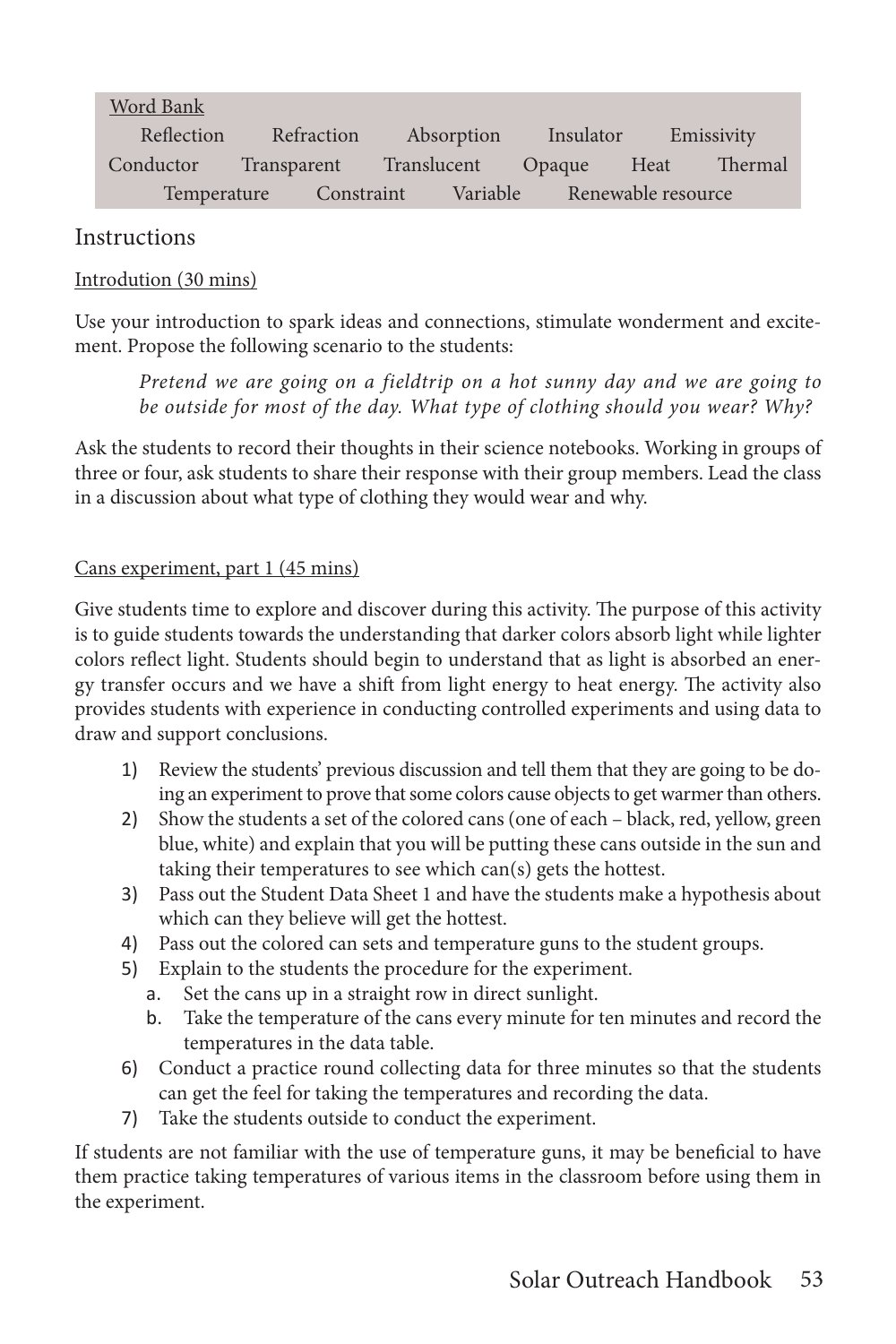

#### Cans experiment, part 2 (45 mins)

This Experiment could be run simultaneously with Part 1 in order to save time. One group could complete colored cans, while one does materials.

The purpose of this investigation is for students to begin identifying materials as insulators or conductors of thermal (heat) energy. The activity also provides students with experience conducting controlled experiments and using data to draw and support conclusions.

- 1) Explain to students that now that they know how color affects temperature, they are going to investigate how different materials influence temperature.
- 2) Give each student group five cans of the same color. Have the students wrap one can in aluminum foil, one can in plastic wrap, one can in construction paper, and one can in felt. The remaining can will be the control.
- 3) Explain to the students that they are going to be repeating the experiment to see which material makes the can the hottest.
- 4) Pass out Student Data Sheet 2 and ask the students to make a hypothesis regarding which can they think will be the hottest.
- 5) Explain the experiment procedure to the students.
- 6) Set the cans up in a straight row in direct sunlight.
- 7) Take the temperature of the cans every minute for ten minutes and record the temperatures in the data table.
- 8) Take the students outside to conduct the experiment.

# Designing and Building a solar oven (45 min)



This activity provides students with the opportunity to apply the science content knowledge they have gained within a real world context. The list of building materials is only a suggestion and can be added to or modified as needed.

- 1) Present the engineering design challenge to the students.
- 2) Challenge: Your challenge is to construct a solar oven using only the materials provided to heat a marshmallow. The goal is to see which group can get their marshmallow the hottest.
- 3) Go through the list of materials with the students.
- 4) Pass out drawing paper and have each student sketch a solar oven design making sure that students label the materials in their design.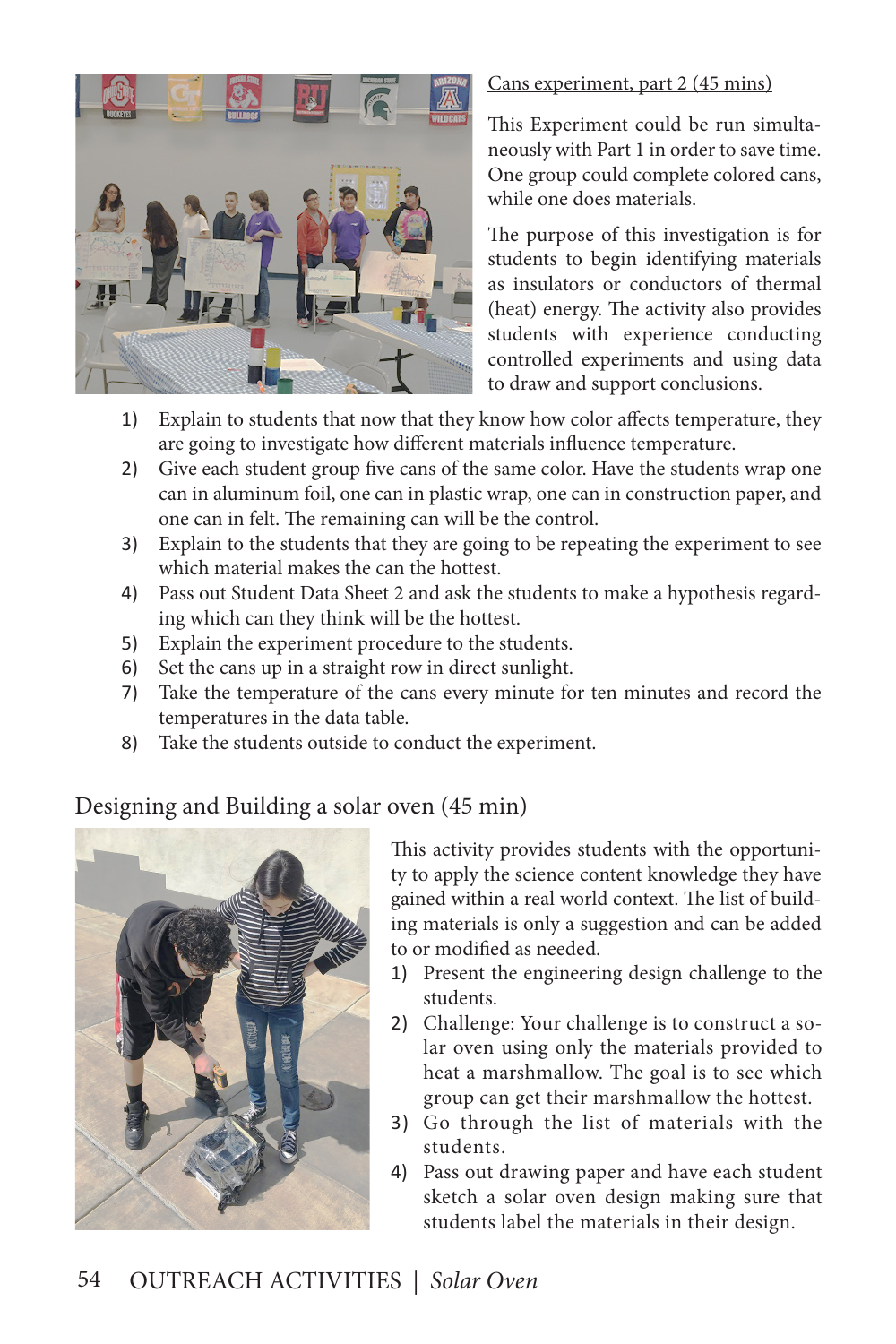- 5) Have students share their designs with their design groups and then have design groups work together to create a final design plan.
- 6) Have students construct their solar ovens using only the materials in their group design.
- 7) Test the solar ovens by allowing them to sit in direct sunlight for a minimum of 20 minutes and then taking the temperature of the marshmallow. Heat lamps work well if it is not possible to test the solar ovens outside.
- 8) Share the final temperature results with the class.

While students are waiting for the marshmallows to cook, or as an extension, student groups can work together in pairs to create a Venn diagram to compare and contrast the design of their solar oven with that of their partner team.

If time permits, teachers can further implement the engineering design process by allowing students to make improvements to their original design.

# Reflection

Create meaning by reflecting on the activities. Have students analyze observations or data, construct explanatinos, and make ties to content, as well as reflect on the learning. For the can experiments (part 1 and 2), after conducting the experiment guide the students through the process of interpreting the data.

- Have the students look for any patterns (increases, decreases, fluctuations).
- Have the students calculate the average temperature, or identify the median temperature for each can.
- Have the students rank the cans in order from warmest to coolest.

Using large white boards or chart paper, have the students create a representation of the data form their experiment (one per group). The representation should include:

- A data table (average or median temperatures only)
- A bar graph using average or median temperatures for comparison
- A statement of something interesting they discovered during the experiment

After completing the data representations, have the students sit in a circle with their white boards or chart papers. Guide the students through a discussion of their data by having them compare graphs and data tables, and discussing the interesting things they learned. Challenge students to confront differences in data and to work through to a common consensus of results and understanding of content. Provide the students with direct instruction about thermal insulators and thermal conductors.

For the solar oven, have students write a reflection about what went well with their oven and what they could improve.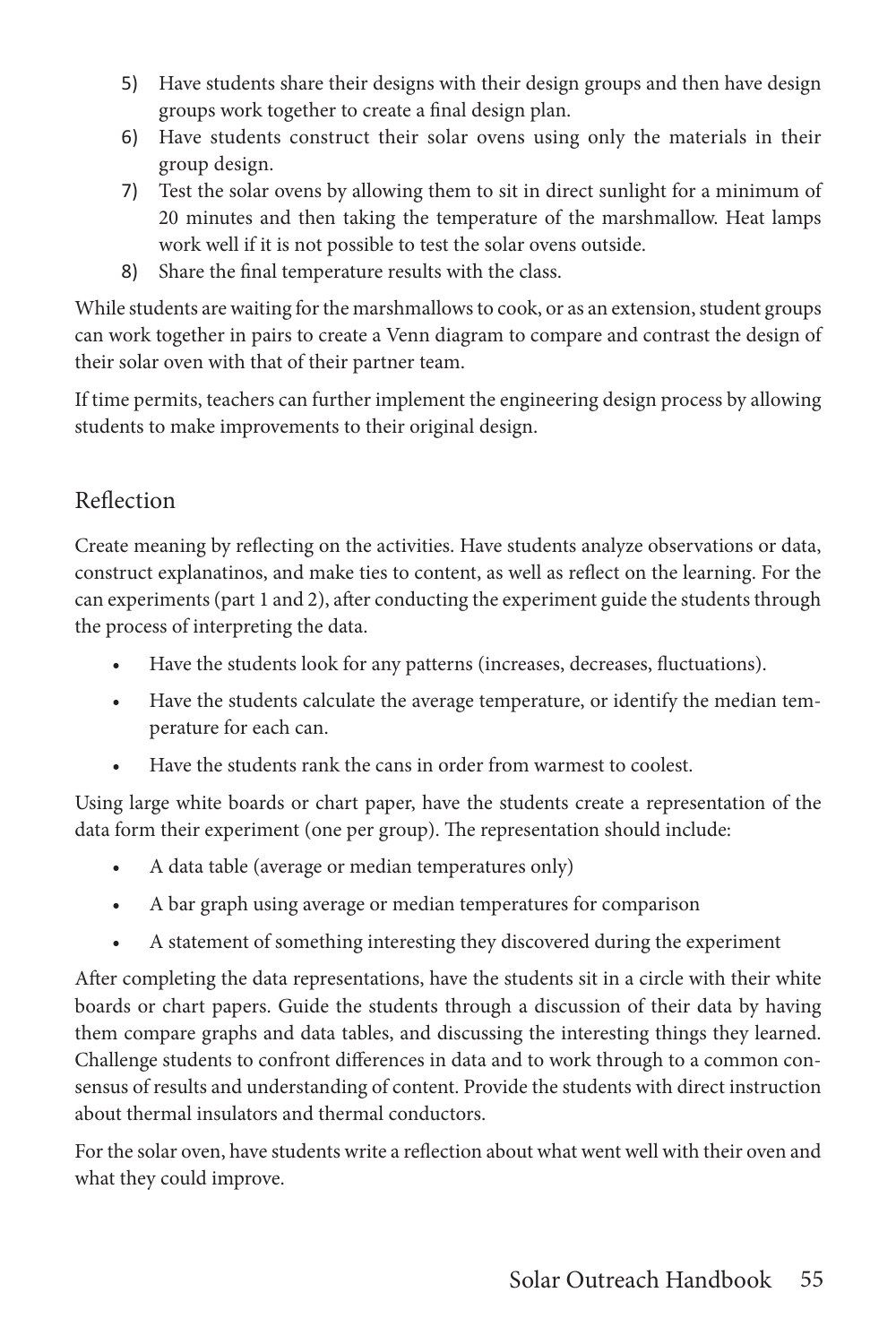#### Connect beyond the classroom (10 min)

Solar ovens are in use worldwide, providing fuel-free and smoke-free cooking, baking and water decontamination especially helpful in remote and poor regions.

Connect to solar and photovoltaic researchers conducting experiments.

Determine how well the ovens perform in winter. How important is the season? How important is the time of day? How important is the outside temperature?

## Assessment Opportunities

Have groups make class presentations about their solar ovens. Require each student to participate. Require groups to describe how their ovens work and why they made certain material/design choices. In their explanations, students should use concepts learned, including vocabulary from the word bank (e.g. reflection, refraction, absorption, insulator, conductor).

# Deepen your Knowledge

For direct instruction and a connection to Language Arts, teachers may wish to incorporate the book "Light Show Reflection and Absorption" by Jack Torrence.



# 56 OUTREACH ACTIVITIES *| Solar Oven*